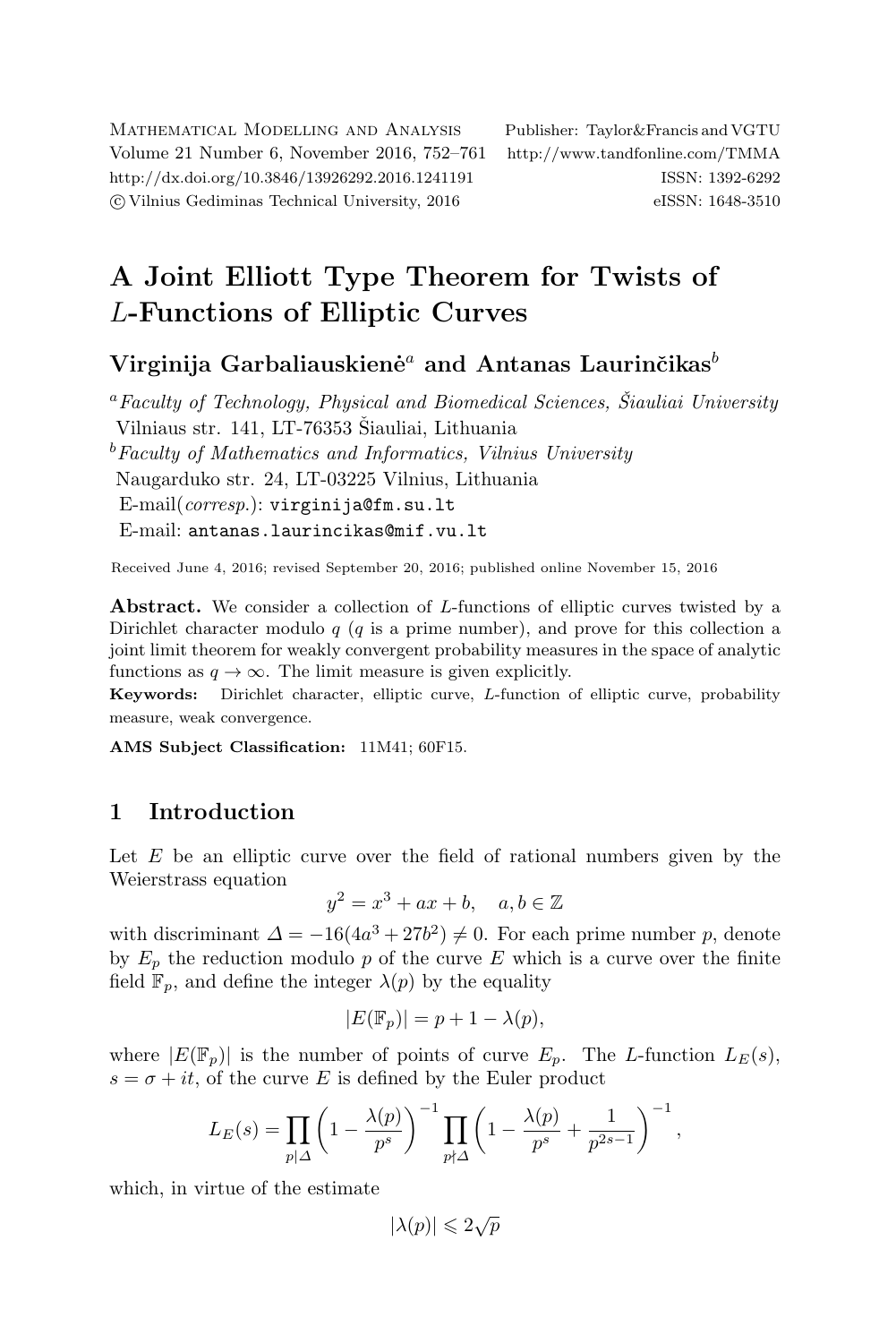is absolutely convergent for  $\sigma > 3/2$ . Moreover, the function  $L_E(s)$  is analytically continued to an entire function, see, for example, [\[12\]](#page-9-0).

Now let  $\chi$  be a Dirichlet character modulo q. Then the twist  $L_E(s, \chi)$  of the function  $L_E(s)$  is defined, for  $\sigma > \frac{3}{2}$ , by the Euler product

$$
L_E(s,\chi) = \prod_{p|\Delta} \left(1 - \frac{\lambda(p)\chi(p)}{p^s}\right)^{-1} \prod_{p\nmid\Delta} \left(1 - \frac{\lambda(p)\chi(p)}{p^s} + \frac{\chi^2(p)}{p^{2s-1}}\right)^{-1}
$$

and can be expanded in the Dirichlet series

$$
\sum_{m=1}^{\infty} \frac{\lambda(m)\chi(m)}{m^s}.
$$

In the sequel, we assume that  $q$  is a prime number. Then it was observed in [\[12\]](#page-9-0) that the function  $L_E(s, \chi)$ , as  $L_E(s)$ , is also entire one.

Limit theorems for  $L_E(s, \chi)$  with increasing q were began to study in [\[6\]](#page-9-1), [\[7\]](#page-9-2), [\[8\]](#page-9-3), [\[9\]](#page-9-4), however, only in the half-plane of absolute convergence  $\sigma > \frac{3}{2}$ . In [\[12\]](#page-9-0), a limit theorem in the space of analytic functions  $H(D)$ ,  $D = \{s \in \mathbb{C} : \sigma > 1\},\$ for the function  $L_E(s, \chi)$  has been obtained. For its statement, we need some notation and definitions. For  $Q \geq 2$ , let

$$
M_Q = \sum_{q \leq Q} \sum_{\substack{\chi = \chi \pmod{q} \\ \chi \neq \chi_0}} 1,
$$

where, as usual,  $\chi_0$  denotes the principal character modulo q. It is well known that

$$
M_Q = \frac{Q^2}{2 \log Q} + \mathcal{O}\left(\frac{Q^2}{\log^2 Q}\right).
$$

Denote by  $\gamma$  the unite circle  $\{s \in \mathbb{C} : |s| = 1\}$ , and define  $\Omega = \prod_{p} \gamma_p$ , where p

 $\gamma_p = \gamma$  for all primes p. The infinite-dimensional torus  $\Omega$  with the product topology and operation of pointwise multiplication is a compact topological Abelian group. Therefore, on  $(\Omega, \mathcal{B}(\Omega))$ , where  $\mathcal{B}(X)$  is the Borel  $\sigma$ -field of the space X, the probability Haar measure  $m<sub>H</sub>$  exists, and this gives the probability space  $(\Omega, \mathcal{B}(\Omega), m_H)$ . Denote by  $\omega(p)$  the projection of an element  $\omega \in \Omega$  to the coordinate space  $\gamma_p$ , and, on  $(\Omega, \mathcal{B}(\Omega), m_H)$ , define the  $H(D)$ -valued random element  $L_E(s, \omega)$  by the formula

$$
L_E(s,\omega) = \prod_{p|\Delta} \left(1 - \frac{\lambda(p)\omega(p)}{p^s}\right)^{-1} \prod_{p\nmid\Delta} \left(1 - \frac{\lambda(p)\omega(p)}{p^s} + \frac{\omega^2(p)}{p^{2s-1}}\right)^{-1}.
$$

Let  $P_{L_E}$  be the distribution of  $L_E(s, \omega)$ , i. e.,

$$
P_{L_E}(A) = m_H \{ \omega \in \Omega : L_E(s, \omega) \in A \}, \quad A \in \mathcal{B}(H(D)).
$$

<span id="page-1-0"></span>Then the main result of [\[12\]](#page-9-0) is the following limit theorem.

Math. Model. Anal., 21(6):752–761, 2016.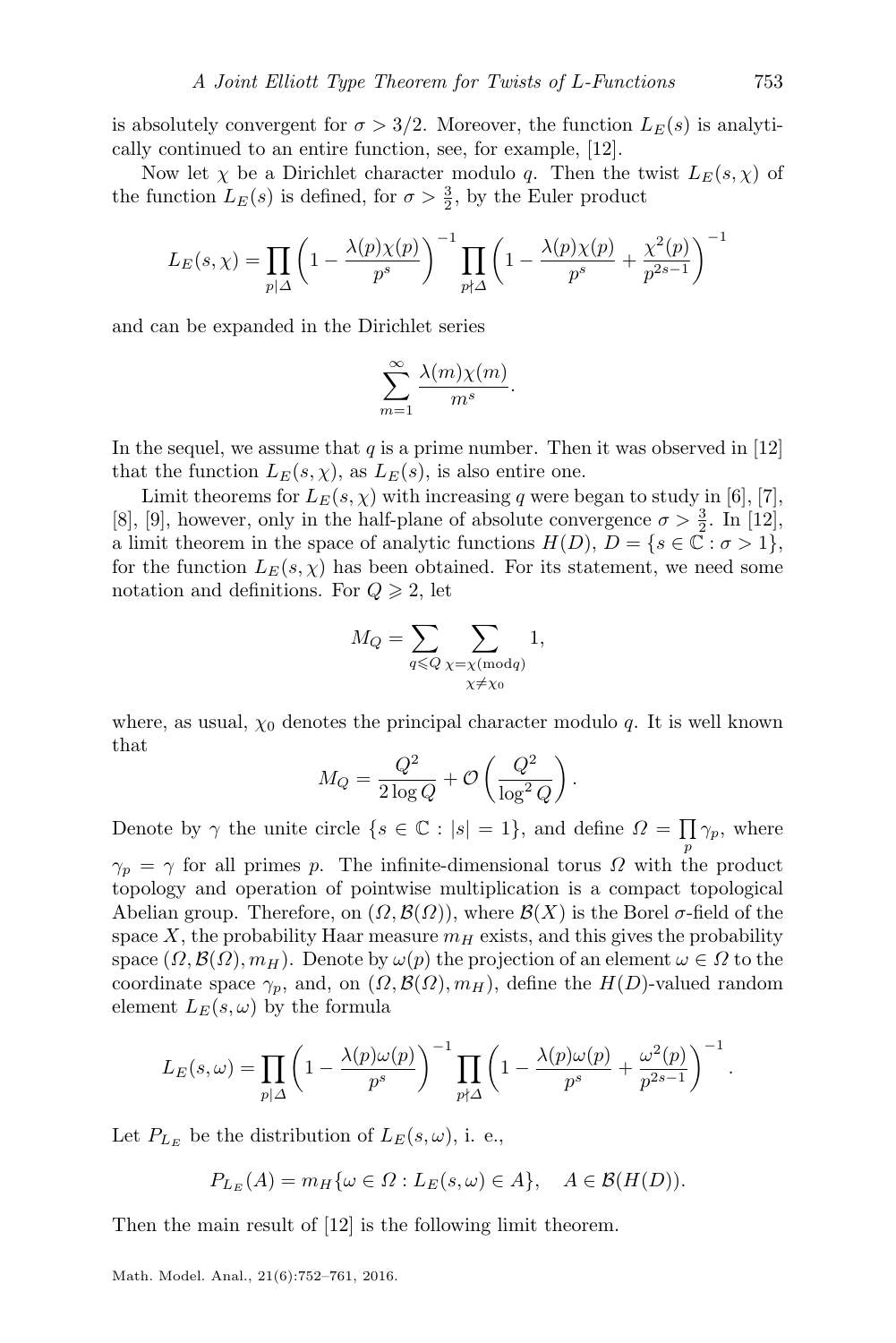**Theorem 1.** Suppose that  $Q \rightarrow \infty$ . Then

$$
\frac{1}{M_Q} \# \{ \chi(\text{mod}q), q \leq Q, \chi \neq \chi_0 : L_E(s, \chi) \in A \}, \quad A \in \mathcal{B}(H(D))
$$

converges weakly to  $P_{L_{\mathcal{F}}}$ .

Here  $#A$  stands for the cardinality of the set  $A$ .

In [\[8\]](#page-9-3), a joint limit theorem of type of Theorem [1](#page-1-0) has been obtained for a collection of moduli of twists of L-functions of elliptic curves, however, in the region  $\sigma > \frac{3}{2}$ , only. We note that P. D. T. A. Elliott was the first who began to study limit theorems with increasing modulus for Dirichlet L-functions [\[4\]](#page-8-0), [\[5\]](#page-8-1).

The aim of this paper is a multidimensional analogue of Theorem [1.](#page-1-0) For  $j = 1, ..., r$ , let  $E_j$  be an elliptic curve over the field of rational numbers given by the equation

$$
y^2 = x^3 + a_j x + b_j, \quad a_j, b_j \in \mathbb{Z}
$$

with discriminant  $\Delta_j = -16(4a_j^3 + 27b_j^2) \neq 0$ . Consider the corresponding L-function

.

.

$$
L_{E_j}(s) = \prod_{p | \Delta_j} \left( 1 - \frac{\lambda_j(p)}{p^s} \right)^{-1} \prod_{p \nmid \Delta_j} \left( 1 - \frac{\lambda_j(p)}{p^s} + \frac{1}{p^{2s-1}} \right)^{-1}
$$

Suppose that  $N_i$  is the conductor of the curve  $E_i$ . Then, by the Weil-Shimura-Taniyama conjecture proved in [\[3\]](#page-8-2), see also Theorem 14.6 of [\[10\]](#page-9-5), the function  $L_{E_j}(s)$  coincides with L-function of a new cusp form of weight 2 and level  $N_j$ . This shows that  $L_{E_j}(s)$  is an entire function.

By Theorem 14.20 of [\[10\]](#page-9-5), the twist  $L_{E_j}(s, \chi)$  of  $L_{E_j}(s)$  with a character  $\chi$ modulo q is again a new cusp form of weight 2 and level  $N_j q^2$ . Therefore, the function  $L_{E_j}(s, \chi)$  is also an entire function.

Let, for brevity,  $\underline{E} = (E_1, ..., E_r)$ ,  $\underline{L}_{\underline{E}}(s, \chi) = (L_{E_1}(s, \chi), ..., L_{E_r}(s, \chi))$  and  $A_Q = \{ \chi(\text{mod}q) : q \leq Q, \ \chi \neq \chi_0 \}.$  Moreover, define

$$
\underline{L}_{\underline{E}}(s,\omega) = (L_{E_1}(s,\omega),...,L_{E_r}(s,\omega)),
$$

where, for  $j = 1, ..., r$ ,

$$
L_{E_j}(s,\omega) = \prod_{p|\Delta_j} \left(1 - \frac{\lambda_j(p)\omega(p)}{p^s}\right)^{-1} \prod_{p\nmid\Delta_j} \left(1 - \frac{\lambda_j(p)\omega(p)}{p^s} + \frac{\omega^2(p)}{p^{2s-1}}\right)^{-1}
$$

Denote by  $P_{\underline{L}_E}$  the distribution of the  $H^r(D)$ -valued random element  $\underline{L}_E(s,\omega),$ i. e.,

$$
P_{\underline{L}_{\underline{E}}}(A) = m_H \left\{ \omega \in \Omega : \underline{L}_{\underline{E}}(s, \omega) \in A \right\}, \quad A \in \mathcal{B}(H^r(D)).
$$

Then we have the following statement.

**Theorem 2.** Suppose that  $Q \rightarrow \infty$ . Then

$$
P_{Q,\underline{E}}(A) \stackrel{\text{def}}{=} \frac{1}{M_Q} \# \{ \chi \in A_Q : \underline{L_E}(s, \chi) \in A \}, \quad A \in \mathcal{B}(H^r(D))
$$

converges weakly to  $P_{\underline{L}_E}$ .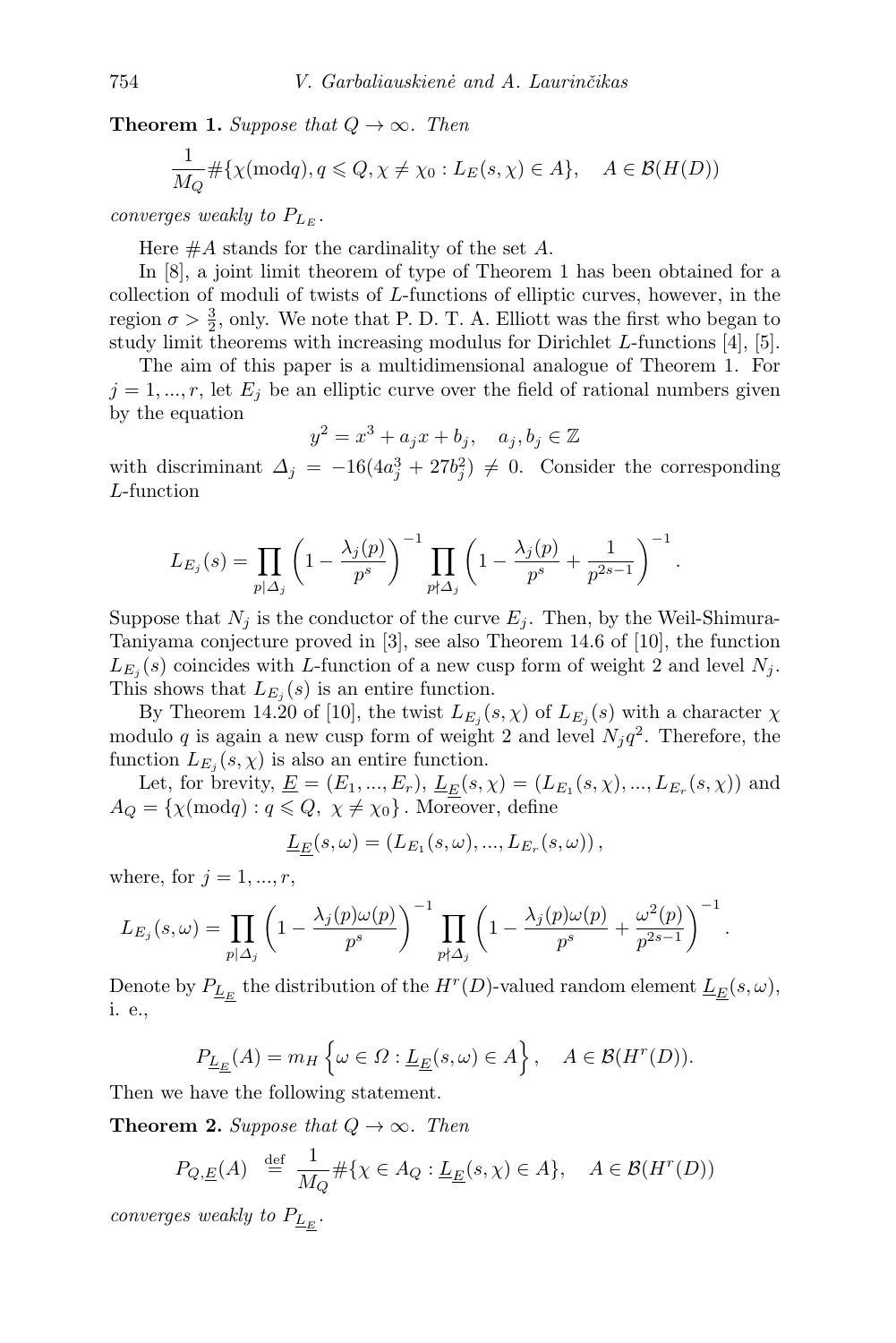#### 2 Auxiliary results

We start with a joint limit theorem which is a generalization of Lemma 1 from [\[12\]](#page-9-0). We extend the function  $\omega(p)$  to the set N by the formula

$$
\omega(m) = \sum_{p^l \mid m, \, p^{l+1} \nmid m} \omega^l(p), \quad m \in \mathbb{N}.
$$

<span id="page-3-0"></span>**Lemma 1.** For  $j = 1, ..., r$ , let  $\{a_{mj} : m \in \mathbb{N}\}\$  be a sequence of complex numbers such that

$$
\sum_{m \leqslant n} |a_{mj}|^2 = \mathcal{O}\left(n^{2\alpha}\right), \quad \alpha > 0
$$

as  $n \to \infty$ , and, for  $\omega \in \Omega$  and  $\sigma > \alpha + \frac{1}{2}$ , let  $X_j(s, \omega) = \sum_{m=1}^{\infty}$  $\frac{a_{mj}\omega(m)}{m^s}.$ Suppose that  $\{A_m : m \in \mathbb{N}\}\$ is a sequence of finite subsets of the torus  $\Omega$  such that, for each  $\omega \in \bigcup^{\infty}$  $\bigcup_{m=1} A_m$ ,  $X_j(s,\omega)$  has an analytic continuation to the half plane  $D_{\alpha} = \{s \in \mathbb{C} : \sigma > \alpha\}$  satisfying the following conditions:

 $1^0$  As  $|t| \to \infty$ ,

$$
\frac{1}{\#A_m} \sum_{\omega \in A_m} |X_j(\sigma + it, \omega)|^2 = \mathcal{O}(|t|^A), \quad A > 0
$$

uniformly for  $m \in \mathbb{N}$  and  $\sigma$  in compact subsets of the interval  $(\alpha, \infty)$ ; 2 0

$$
\sum_{\omega \in A_m} |X_j(\sigma, \omega)|^2 = \mathcal{O}(\#A_m)
$$

as  $m \to \infty$ , uniformly for s on compact subsets of  $D_{\alpha}$ ; Moreover, suppose that

$$
\frac{\#\{A \cap A_m\}}{\#A_m}, \quad A \in \mathcal{B}(\Omega)
$$

converges weakly to the Haar measure  $m_H$ . Then

$$
\frac{1}{\#A_m} \# \{ \omega \in A_m : (X_1(s, \omega), ..., X_r(s, \omega)) \in A \},
$$

where  $A \in H^r(D_\alpha)$ , converges weakly to the distribution of the random element  $(X_1(s, \omega), ..., X_r(s, \omega))$  as  $m \to \infty$ .

Proof. A way of the proof is completely analogical to that in one-dimensional case presented in [\[2\]](#page-8-3), Proposition 4.4.1. In our case, the metric in  $H^r(D_0)$ inducing its topology of uniform convergence on compacta is applied, and the joint case is reduced to the one-dimensional case.  $\Box$ 

The next lemma is devoted to checking the hypotheses of Lemma [1,](#page-3-0) and contains an approximate functional equation of L-functions of cusp forms of weight 2 and level N. Let  $F(z)$  be a new form of weight 2 and level N with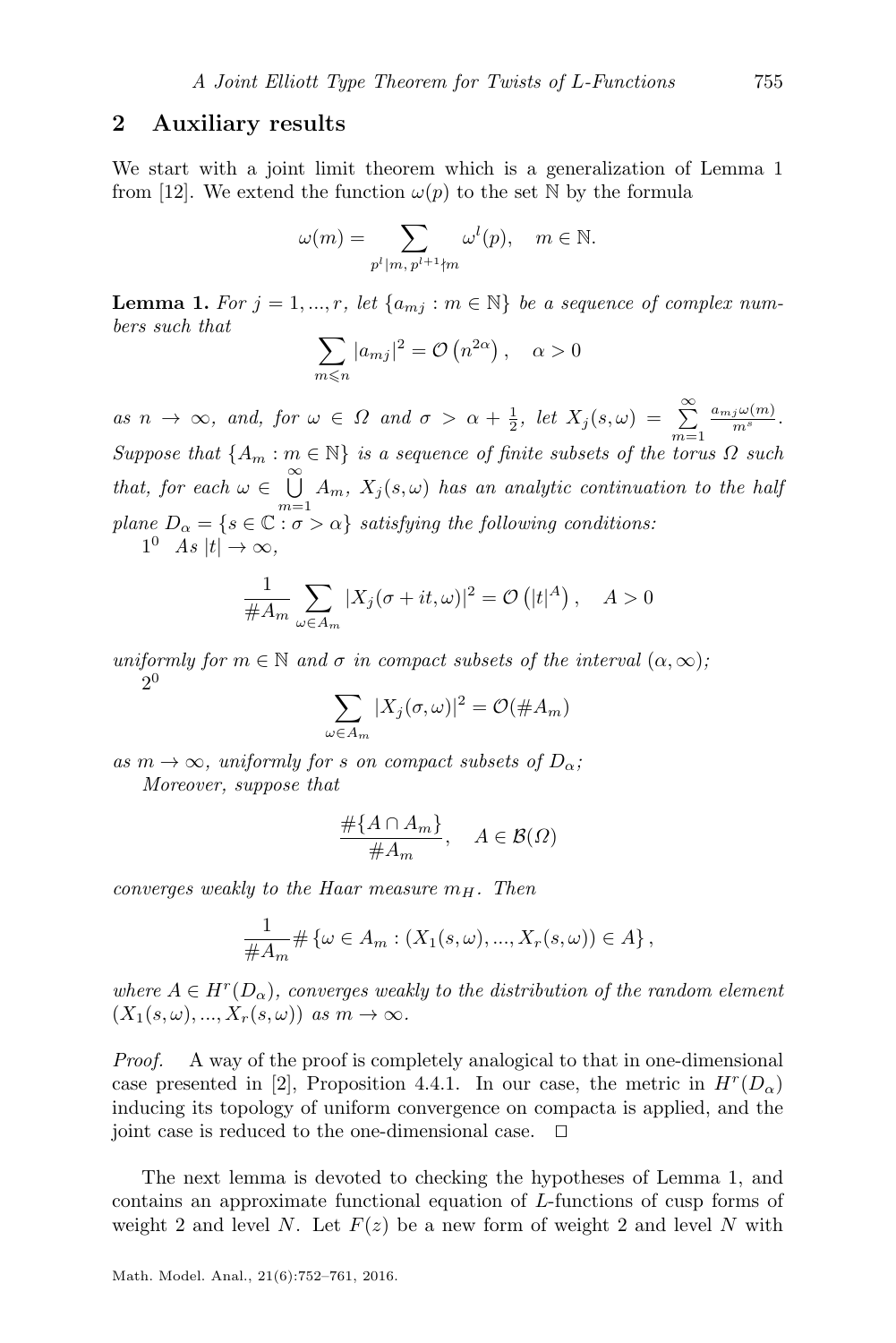Fourier coefficients  $c(m)$ . Moreover, let  $\Gamma(s)$ , as usual, denote the gammafunction, and let  $\Gamma(s, z)$  be the incomplete gamma-function,

$$
\Gamma(s,z) = \int_z^{\infty} e^{-t} t^{s-1} dt, \quad \sigma > 0, \ z \in \mathbb{R}.
$$

<span id="page-4-0"></span>**Lemma 2.** [\[1\]](#page-8-4). Suppose that  $L(s, F)$ ,  $s = \sigma + it$ , is the L-function associated to the form  $F$ ,  $\frac{1}{2} \leq \sigma \leq \frac{3}{2}$ ,  $M > \frac{t\sqrt{N}}{4}$ ,  $r = e^{i(\frac{\pi}{2} - \delta(t))}$  with  $0 < \delta(t) \leq \frac{\pi}{2}$ . Then

$$
L(s, F) = \frac{1}{\Gamma(s)} \sum_{m \le M} \frac{c(m)}{m^s} \Gamma\left(s, \frac{2\pi mr}{\sqrt{N}}\right)
$$
  
- 
$$
\frac{\mu N^{1-s} (2\pi)^{2(s-1)}}{\Gamma(s)} \sum_{m \le M} \frac{c(m)}{m^{2-s}} \Gamma\left(2-s, \frac{2\pi m}{\sqrt{N}r}\right) + \frac{(2\pi)^s}{\Gamma(s)} R,
$$

where

$$
\begin{aligned}|R|&<\mathrm{e}^{-\frac{\pi t}{2}}\mathrm{e}^{\delta(t)\left(t-\frac{4M}{\sqrt{N}}\right)}N^{\frac{1-\sigma}{2}}\sqrt{M}\delta^{-1}(t)\\&\times\left(1+\frac{\log M+\sigma+1}{2t\delta(t)}+\frac{(\sigma-1)(\log M+2)}{4(t\delta(t))^2}\right).\end{aligned}
$$

Let G be a compact Abelian group. Then, on  $(G,\mathcal{B}(G))$ , the probability Haar measure  $\mu$  can be defined. We recall that a sequence  $\{x_m : m \in \mathbb{N}\}\subset G$ is said to be uniformly distributed if

$$
\lim_{n \to \infty} \frac{1}{n} \sum_{m=1}^{n} f(x_m) = \int_{G} f d\mu
$$

for any real bounded Borel measurable function  $f$ .

The next lemma is a criterion of uniform distribution for sequences in G.

<span id="page-4-1"></span>**Lemma 3.** The sequence  $\{x_m : m \in \mathbb{N}\}\subset G$  is uniformly distributed in G if and only if, for any nontrivial character  $\chi_G$ , the equality

$$
\lim_{n \to \infty} \frac{1}{n} \sum_{m=1}^{n} \chi_G(x_m) = 0
$$

holds.

The proof of the lemma can be found in [\[11\]](#page-9-6), Chapter 4, Corollary 1.2.

### 3 Proof of Theorem 2

In the notation of Lemma [1,](#page-3-0) we have that  $a_{m} = \lambda_i(m)\chi(m)$ . Since  $\lambda_i(m)$ coincides with Fourier coefficients of a new cusp form, we have, by the estimate (14.53) from [\[10\]](#page-9-5), that

$$
\sum_{m \leqslant n} |a_{mj}|^2 = \mathcal{O}(n^2).
$$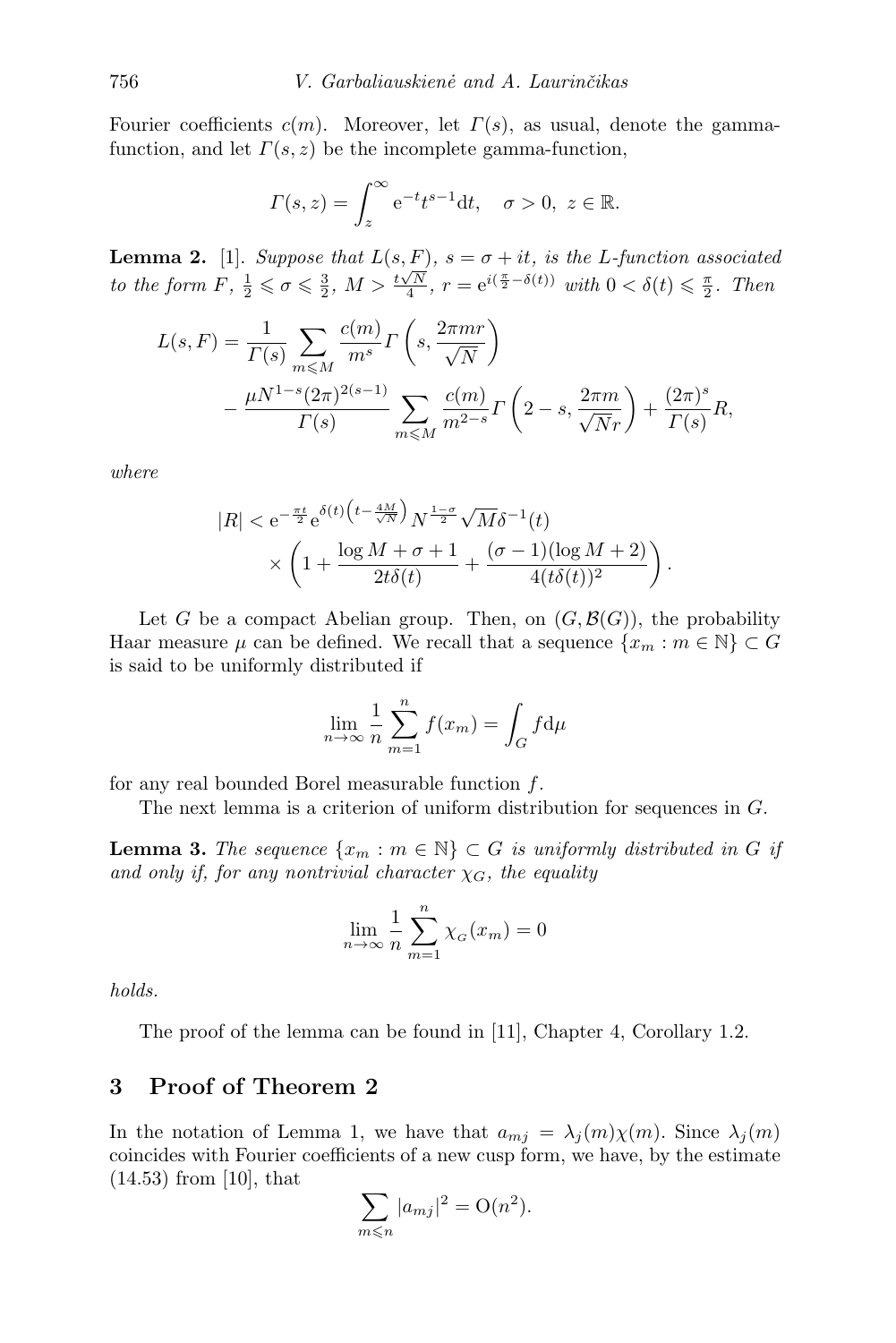Therefore,  $\alpha = 1$  in Lemma [1.](#page-3-0)

Denote by  $\mathbb P$  the set of all prime numbers. Let  $\chi$  be a Dirichlet character modulo  $q \in \mathbb{P}$ , and

$$
\hat{\chi}(p) = \begin{cases} \chi(p), & \text{if } p \in \mathbb{P} \setminus \{q\}, \\ 1, & \text{if } p = q. \end{cases}
$$

Then  $\{\hat{\chi}(p) : p \in \mathbb{P}\}\$ is an element of the torus  $\Omega$ . Putting

$$
l_{E_j,q}(s) = \begin{cases} 1 - \frac{\lambda_j(q)}{q^s}, & \text{if } q \mid \Delta, \\ 1 - \frac{\lambda_j(q)}{q^s} + \frac{1}{q^{2s-1}}, & \text{if } q \nmid \Delta, \end{cases}
$$

we have that

<span id="page-5-0"></span>
$$
L_{E_j}(s,\chi) = l_{E_j,q}(s)L_{E_j}(s,\hat{\chi}).
$$
\n(3.1)

Denote by  $p_m$  the m th prime number, and define  $A_m = \{ \chi (\text{mod} p_m) : \chi \neq \chi_0 \}.$ Obviously,  $#A_m = p_m - 2$ . Define one more set  $\hat{A}_m = {\hat{\chi}} : \chi \in A_m$ . On a certain probability space  $(\hat{\Omega}, \mathcal{A}, P)$ , define the  $H^r(D)$ -valued random elements  $\underline{X}_m(s)$  and  $\underline{\hat{X}}_m(s)$  by the formulae

$$
P(\underline{X}_m(s) = L_{\underline{E}}(s, \chi)) = \frac{1}{p_m - 2}, \quad \chi \in A_m,
$$
  

$$
P(\hat{\underline{X}}_m(s) = L_{\underline{E}}(s, \hat{\chi})) = \frac{1}{p_m - 2}, \quad \hat{\chi} \in \hat{A}_m.
$$

By the definition of  $l_{E_i,p_m}(s)$ , we see that

<span id="page-5-1"></span>
$$
l_{E_j, p_m}(s) \to 1 \tag{3.2}
$$

in the space  $H(D)$  as  $m \to \infty$ . Hence,  $\underline{X}_m(s)$  converges in distribution to  $\overline{X}_m$ as  $m \to \infty$ . Therefore, for the proof that

$$
Q_q(A) \stackrel{\text{def}}{=} \frac{1}{q-2} \# \{ \chi(\text{mod}q), \chi \neq \chi_0 : \underline{L}(s, \chi) \in A \}, \quad A \in \mathcal{B}(H^r(D))
$$

converges weakly to  $P_{\underline{L}}$  as  $q \to \infty$  it suffices to obtain that the random element  $\underline{\hat{X}}_m$  converges in distribution to  $P_{\underline{L}_E}$ . Thus, the sequence  $\{\hat{A}_m : m \in \mathbb{N}\}\$ corresponds the sequence  $\{A_m : m \in \overline{\mathbb{N}}\}$  in Lemma [1,](#page-3-0) and  $\underline{X}(s, \omega) = \underline{L}_E(s, \hat{\chi})$ . Moreover, in virtue of [\(3.1\)](#page-5-0) and [\(3.2\)](#page-5-1),  $L_E(s, \hat{\chi})$  can be replaced by  $L_E(s, \chi)$ .

It remains to check other hypotheses of Lemma [1.](#page-3-0) Let  $K$  be a compact subset of  $(1, \infty)$ . We continue with estimate for

$$
D_q(\sigma, t) \stackrel{\text{def}}{=} \frac{1}{q-2} \sum_{\chi \pmod{q}} |L_{E_j}(\sigma + it, \chi)|^2, \quad t > 0,
$$

when q runs prime numbers. For this, we apply Lemma [2](#page-4-0) with  $M = ct\sqrt{N_j}$  $\times q \log^2 q$ ,  $c > 0$ , and  $\delta = t^{-1}$ . We have

<span id="page-5-2"></span>
$$
D_q(\sigma, t) \ll_K D_{1,q}(\sigma, t) + D_{2,q}(\sigma, t) + D_{3,q}(\sigma, t),
$$
\n(3.3)

Math. Model. Anal., 21(6):752–761, 2016.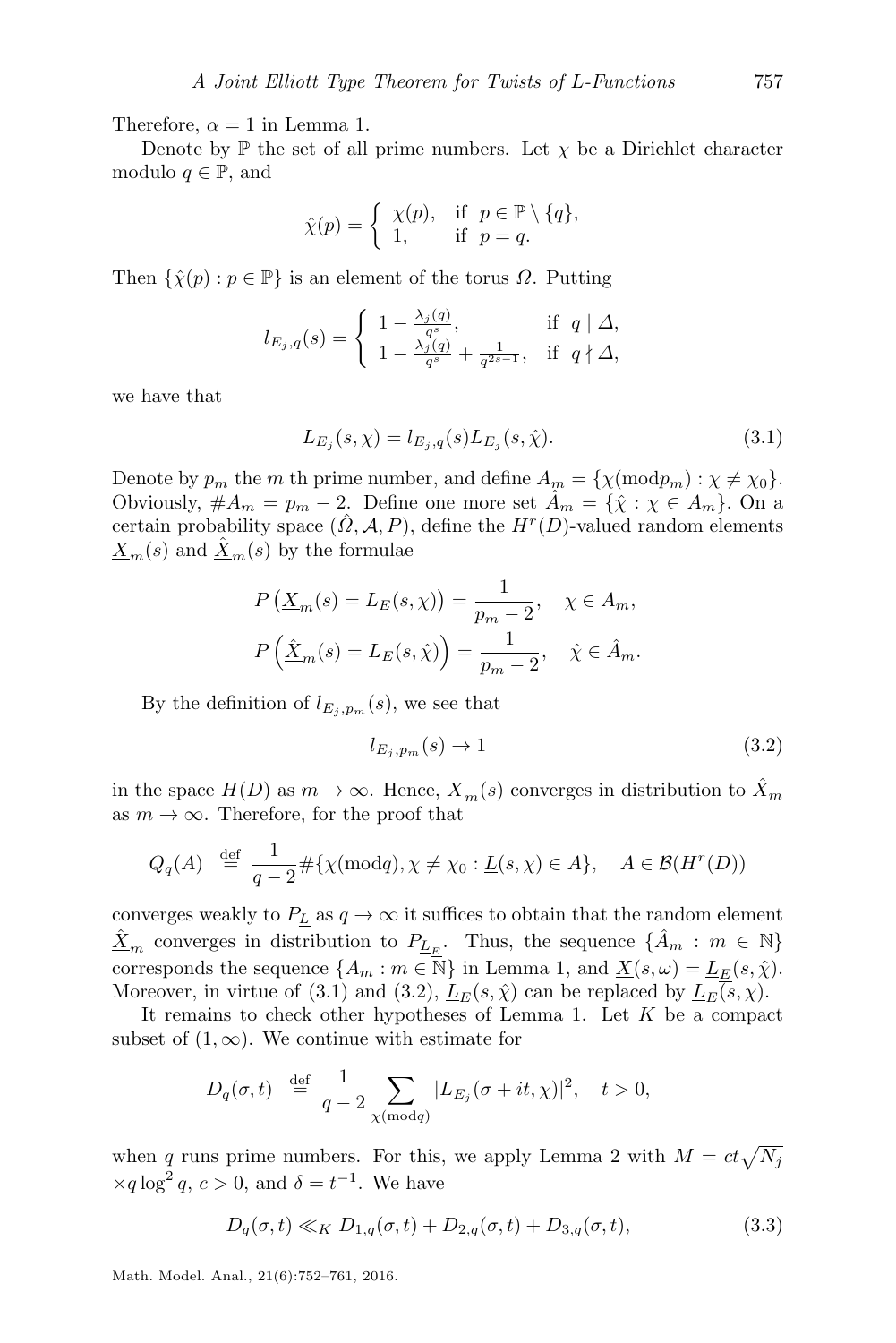where

$$
D_{1,q}(\sigma,t) = \frac{1}{q} \sum_{\chi \pmod{q}} \frac{1}{|\Gamma(s)|^2} \left| \sum_{m \le M} \frac{\lambda(m)\chi(m)}{m^{\sigma+it}} \Gamma\left(\sigma+it, \frac{2\pi mr}{\sqrt{N_j}q}\right) \right|^2
$$
  
\n
$$
\ll \frac{1}{|\Gamma(s)|^2} \sum_{m \le M} \frac{|\lambda(m)|^2}{m^{2\sigma}} \left| \Gamma\left(\sigma+it, \frac{2\pi mr}{\sqrt{N_j}q}\right) \right|^2 \frac{1}{q} \sum_{\chi \pmod{q}} |\chi(m)|^2
$$
  
\n
$$
+ \frac{1}{|\Gamma(s)|^2} \sum_{m \le M} \sum_{n \le M} \frac{|\lambda(m)| |\lambda(n)|}{m^{\sigma}n^{\sigma}} \left| \Gamma\left(\sigma+it, \frac{2\pi mr}{\sqrt{N_j}q}\right) \right|
$$
  
\n
$$
\times \left| \Gamma\left(\sigma+it, \frac{2\pi nr}{\sqrt{N_j}q}\right) \right| \left| \frac{1}{q} \sum_{\chi \pmod{q}} \chi(m) \overline{\chi(n)} \right|,
$$
(3.4)

<span id="page-6-0"></span>
$$
D_{2,q}(\sigma, t) = \frac{1}{q} \sum_{\chi \pmod{q}} \frac{N_j^{2-2\sigma} q^{4-4\sigma}}{|\Gamma(s)|^2} \Big| \sum_{m \le M} \frac{\lambda(m)\chi(m)}{m^{2-\sigma - it}} \Gamma\left(2 - \sigma - it, \frac{2\pi m}{\sqrt{N_j}qr}\right) \Big|^2
$$
  
\n
$$
= \frac{N_j^{2-2\sigma} q^{4-4\sigma}}{|\Gamma(s)|^2} \sum_{m \le M} \frac{|\lambda(m)|^2}{m^{4-2\sigma}} \Big| \Gamma\left(2 - \sigma - it, \frac{2\pi m}{\sqrt{N_j}qr}\right) \Big|^2 \frac{1}{q} \sum_{\chi \pmod{q}} |\chi(m)|^2
$$
  
\n
$$
+ \frac{N_j^{2-2\sigma} q^{4-4\sigma}}{|\Gamma(s)|^2} \sum_{m \le M} \sum_{n \le M} \frac{|\lambda(m)| |\lambda(n)|}{m^{2-\sigma} n^{2-\sigma}} \Big| \Gamma\left(2 - \sigma - it, \frac{2\pi m}{\sqrt{N_j}qr}\right) \Big|
$$
  
\n
$$
\times \Big| \Gamma\left(2 - \sigma - it, \frac{2\pi n}{\sqrt{N_j}qr}\right) \Big| \Big| \frac{1}{q} \sum_{\chi \pmod{q}} \chi(m)\overline{\chi(n)} \Big|,
$$
  
\n
$$
D_{3,q}(\sigma, t) = \frac{1}{|\Gamma(s)|^2} R^2.
$$
  
\n(3.6)

Let  $d(m) = \sum$  $k|m$ 1 be the divisor function. Using the well - known bounds

$$
|\lambda(m)| \leqslant \sqrt{m}d(m), \quad \sum_{m \leqslant x} d^2(m) \ll x \log^4 x
$$

as well as [\[1\]](#page-8-4)

$$
|\Gamma(\sigma+it, Ar)| \ll A^{\sigma} e^{-\left(\frac{\pi}{2} - \delta(t)\right)t},
$$

and the properties of the gamma-function, we find that the first term in the right-hand side of [\(3.4\)](#page-6-0) is estimated as

<span id="page-6-1"></span>
$$
\ll_K q^{2-2\sigma} (\log q)^{c_1} t^{A_1} \ll_K t^{A_1}, \ c_1 > 0, \ A_1 > 0 \tag{3.7}
$$

uniformly in  $\sigma \in K$  and q. Moreover, in view of the equalities

<span id="page-6-2"></span>
$$
\sum_{\chi(\text{mod}q)} \chi(m)\overline{\chi(n)} = \begin{cases} q-1, & \text{if } m \equiv n(\text{mod}q), \\ 0, & \text{if } m \not\equiv n(\text{mod}q) \end{cases}
$$
 (3.8)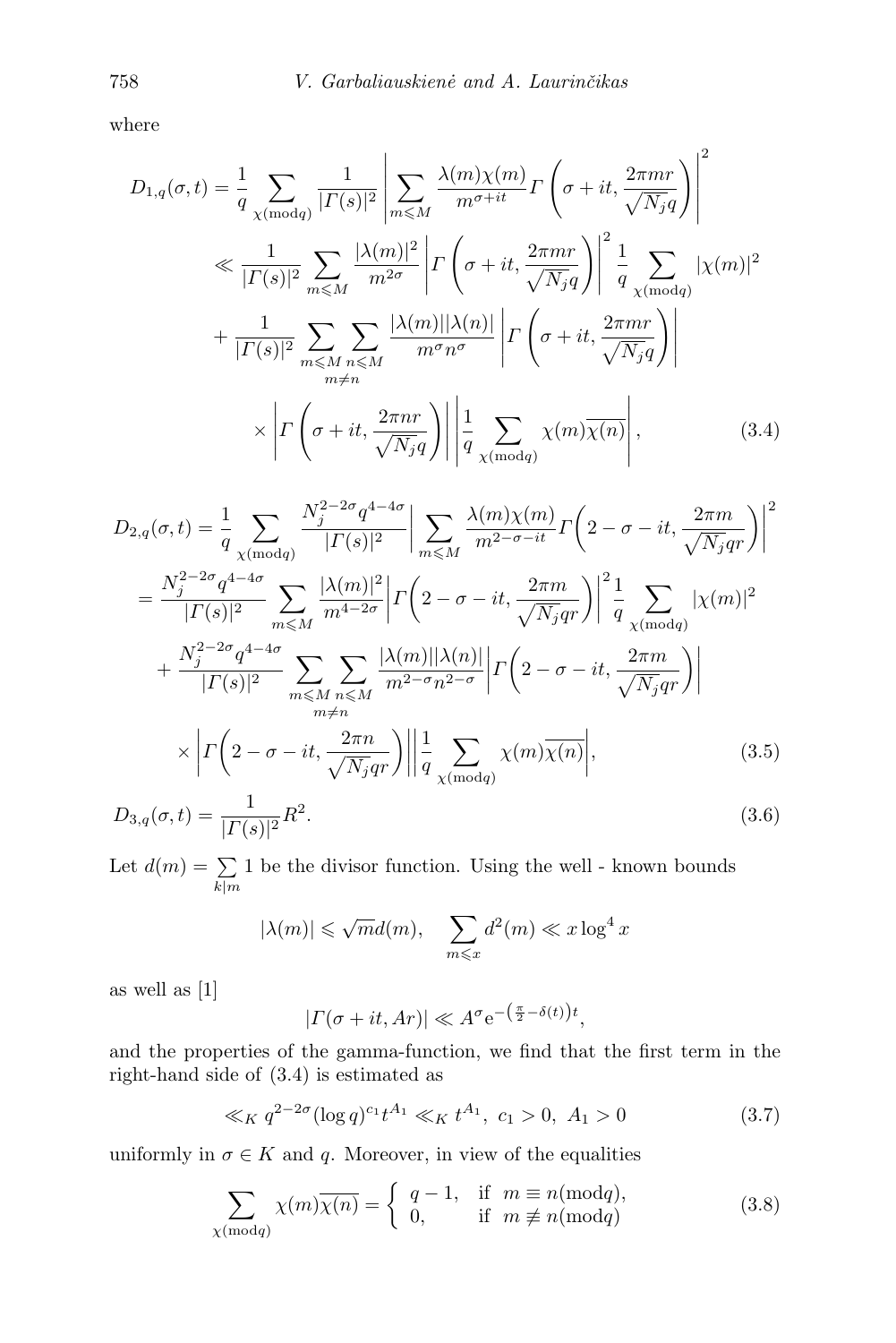and the bound  $d(m) \ll m^{\epsilon}, \epsilon > 0$ , we obtain that the second term in the right-hand side of [\(3.4\)](#page-6-0) has a bound

$$
\ll \sum_{m \leq M} \sum_{n \leq M} \frac{|\lambda(m)| |\lambda(n)|}{m^{\sigma} n^{\sigma}} \left(\frac{m}{q}\right)^{\sigma} \left(\frac{n}{q}\right)^{\sigma}
$$
  
\n
$$
\ll \frac{1}{q^{2\sigma}} \sum_{k \leq M/q} \sum_{m \leq M} \sqrt{m} d(m) \sqrt{m + kq} d(m + kq)
$$
  
\n
$$
\ll q^{2-2\sigma + \varepsilon} t^{A_2} \ll_K t^{A_2}, \quad A_2 > 0
$$

uniformly in  $\sigma \in K$  and q. This together with [\(3.7\)](#page-6-1) shows that

<span id="page-7-0"></span>
$$
D_{1,q}(\sigma, t) \ll_K t^{A_3}, \quad A_3 > 0 \tag{3.9}
$$

uniformly in  $\sigma \in K$  and q.

In a similar way, we obtain that

<span id="page-7-1"></span>
$$
D_{2,q}(\sigma, t) \ll_K t^{A_4}, \quad A_4 > 0 \tag{3.10}
$$

uniformly in  $\sigma \in K$  and q. The definition of R and the choice of M and  $\delta(t)$ imply the estimate

$$
D_{3,q}(\sigma, t) \ll_K e^{8c \log^2 q} q^{1-\sigma} \sqrt{q} (\log q)^{c_3} t^{A_5} \ll_K t^{A_5}, \quad A_5 > 0
$$

uniformly in  $\sigma \in K$  and q. From this, [\(3.9\)](#page-7-0), [\(3.10\)](#page-7-1), and [\(3.3\)](#page-5-2) we have that

$$
D_q(\sigma, t) \ll_K t^A, \quad A > 0
$$

uniformly in  $\sigma \in K$  and q. Obviously, then

$$
\frac{1}{q-2} \sum_{\substack{\chi \pmod{q} \\ \chi \neq \chi_0}} |L_{E_j}(\sigma+it,\chi)|^2 \ll_K |t|^A
$$

uniformly in  $\sigma \in K$  and q.

In a similar manner, we obtain that

$$
\sum_{\substack{\chi \, (\text{mod} \, q) \\ \chi \neq \chi_0}} \big| L_{E_j}(\sigma, \chi) \big|^2 = \mathcal{O}(q)
$$

as  $q \to \infty$ , uniformly for s on compact subsets of the half-plane D.

Next we will consider the sequence  $\{\hat{A}_m : m \in \mathbb{N}\}\)$ , and will prove that it is uniformly distributed. Let  $\chi_{\Omega}$  be a character of the group  $\Omega$ . Then it is well known that

$$
\chi_{\Omega}(\omega) = \prod_{p} \omega^{k_p}(p), \quad \omega \in \Omega,
$$

Math. Model. Anal., 21(6):752–761, 2016.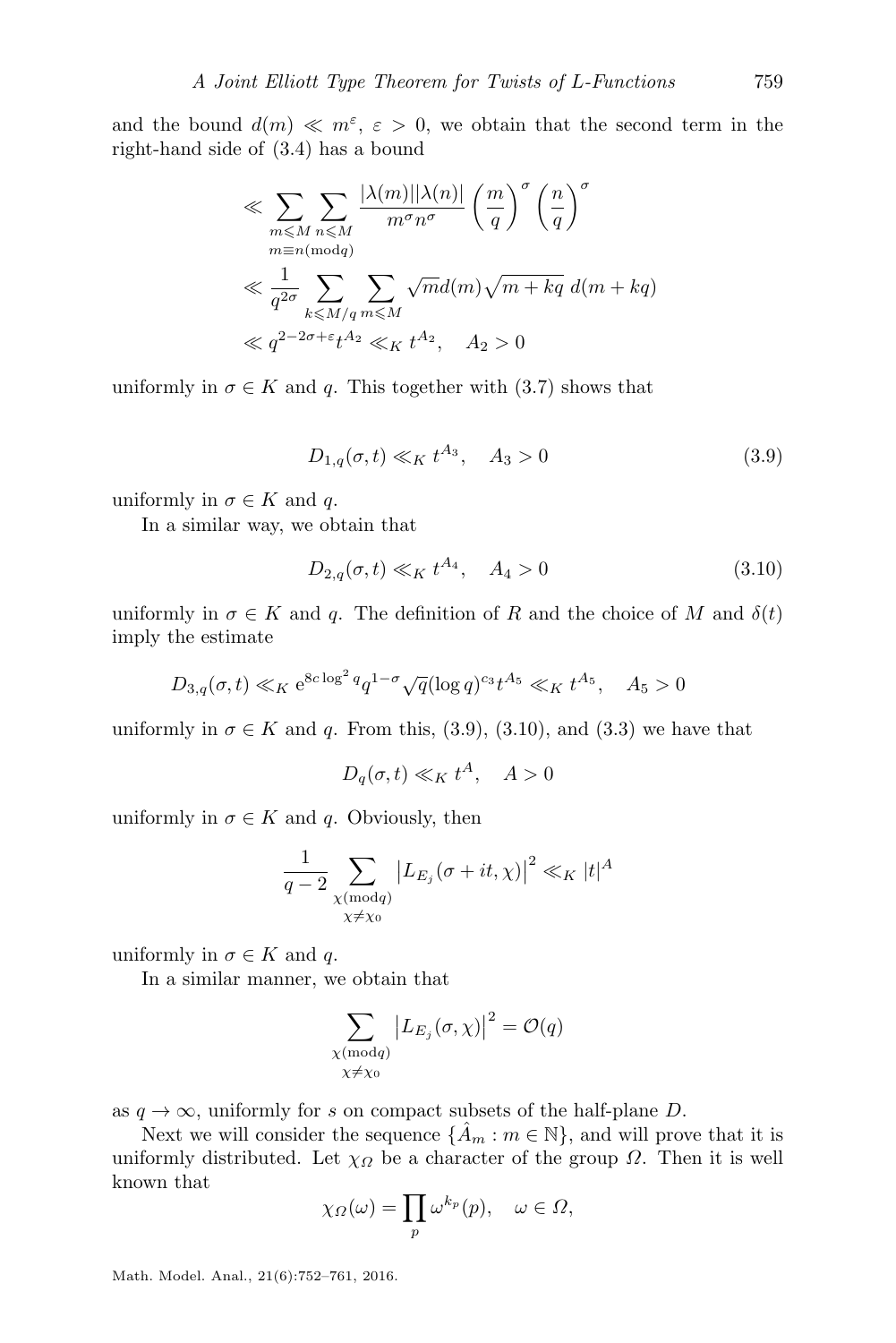where only a finite number of integers  $k_p$  are distinct from zero. Hence,

<span id="page-8-5"></span>
$$
\chi_{\Omega}(\omega) = \omega(m_1) \overline{\omega(m_2)}
$$

with  $(m_1, m_2) = 1$ . Then we have

$$
\frac{1}{\#\hat{A}_m} \sum_{\omega \in \hat{A}_m} \chi_{\Omega}(\omega) = \frac{1}{p_m - 2} \sum_{\omega \in \hat{A}_m} \omega(m_1) \overline{\omega(m_2)}
$$

$$
= \frac{1}{p_m - 2} \sum_{\chi \text{(mod} p_m), \chi \neq \chi_0} \hat{\chi}(m_1) \overline{\hat{\chi}(m_2)}.
$$
(3.11)

The numbers  $m_1, m_2 \in \mathbb{N}$  are fixed. Therefore, for sufficiently large m,

$$
p_m \nmid m_1, p_m \nmid m_2, \text{ and } p_m \nmid (m_1 - m_2).
$$

Thus, taking into account [\(3.11\)](#page-8-5) and [\(3.8\)](#page-6-2), we find that

$$
\frac{1}{\#\hat{A}_m} \sum_{\omega \in \hat{A}_m} \chi_{\Omega}(\omega) = -\frac{1}{p_m - 2} + \frac{1}{p_m - 2} \sum_{\chi \text{ (mod } p_m)} \chi(m_1) \overline{\chi(m_2)}
$$

$$
= -1/(p_m - 2) \to 0
$$

as  $m \to \infty$ . Therefore, by Lemma [3,](#page-4-1) the sequence  $\{\hat{A}_m : m \in \mathbb{N}\}\$ is uniformly distributed. Thus, all hypotheses of Lemma [1](#page-3-0) are fulfilled, and we have that

$$
\frac{1}{q-2} \# \left\{ \chi(\text{mod}q), \chi \neq \chi_0 : \underline{L}(s, \hat{\chi}) \in A \right\}, \quad A \in \mathcal{B}(H^r(D))
$$

converges weakly to  $P_{\underline{L}_E}$  as  $q \to \infty$ , and this is true for  $Q_q$  as well.

From the weak convergence of  $Q_q$  to  $P_{\underline{L}_E}$  as  $q \to \infty$ , it follows that of  $P_{Q,\underline{E}}$ as  $Q \rightarrow \infty$ , see [\[12\]](#page-9-0).

#### References

- <span id="page-8-4"></span>[1] Sh. Akiyama and Y. Tanigawa. Calculation of values of L-functions associated to elliptic curves. Mathematics of Computation, 68(227):1201–1231, 1999. [http://dx.doi.org/10.1090/S0025-5718-99-01051-0.](http://dx.doi.org/10.1090/S0025-5718-99-01051-0)
- <span id="page-8-3"></span>[2] B. Bagchi. The statistical Behaviour and Universality Properties of the Riemann Zeta-function and other allied Dirichlet Series. Ph.D. Thesis, Indian Statistical Institute, Calcutta, 1981.
- <span id="page-8-2"></span>[3] C. Breuil, B. Conrad, F. Diamond and R. Taylor. On the modularity of elliptic curves over Q: wild 3-adic exercises. Journal of the American Mathematical Society, 14(4):843–939, 2001. [http://dx.doi.org/10.1090/S0894-0347-01-00370-](http://dx.doi.org/10.1090/S0894-0347-01-00370-8) [8.](http://dx.doi.org/10.1090/S0894-0347-01-00370-8)
- <span id="page-8-0"></span>[4] P.D.T.A. Elliott. On the distribution of the values of Dirichlet L-series in the half-plane  $\sigma > \frac{1}{2}$ . Indagationes Mathematicae (Proceedings), **74**:222-234, 1971. [http://dx.doi.org/10.1016/S1385-7258\(71\)80030-6.](http://dx.doi.org/10.1016/S1385-7258(71)80030-6)
- <span id="page-8-1"></span>[5] P.D.T.A. Elliott. On the distribution of  $\arg L(s, \chi)$  in the half-plane  $\sigma > \frac{1}{2}$ . Acta Arithmetica, 20:155–169, 1972.